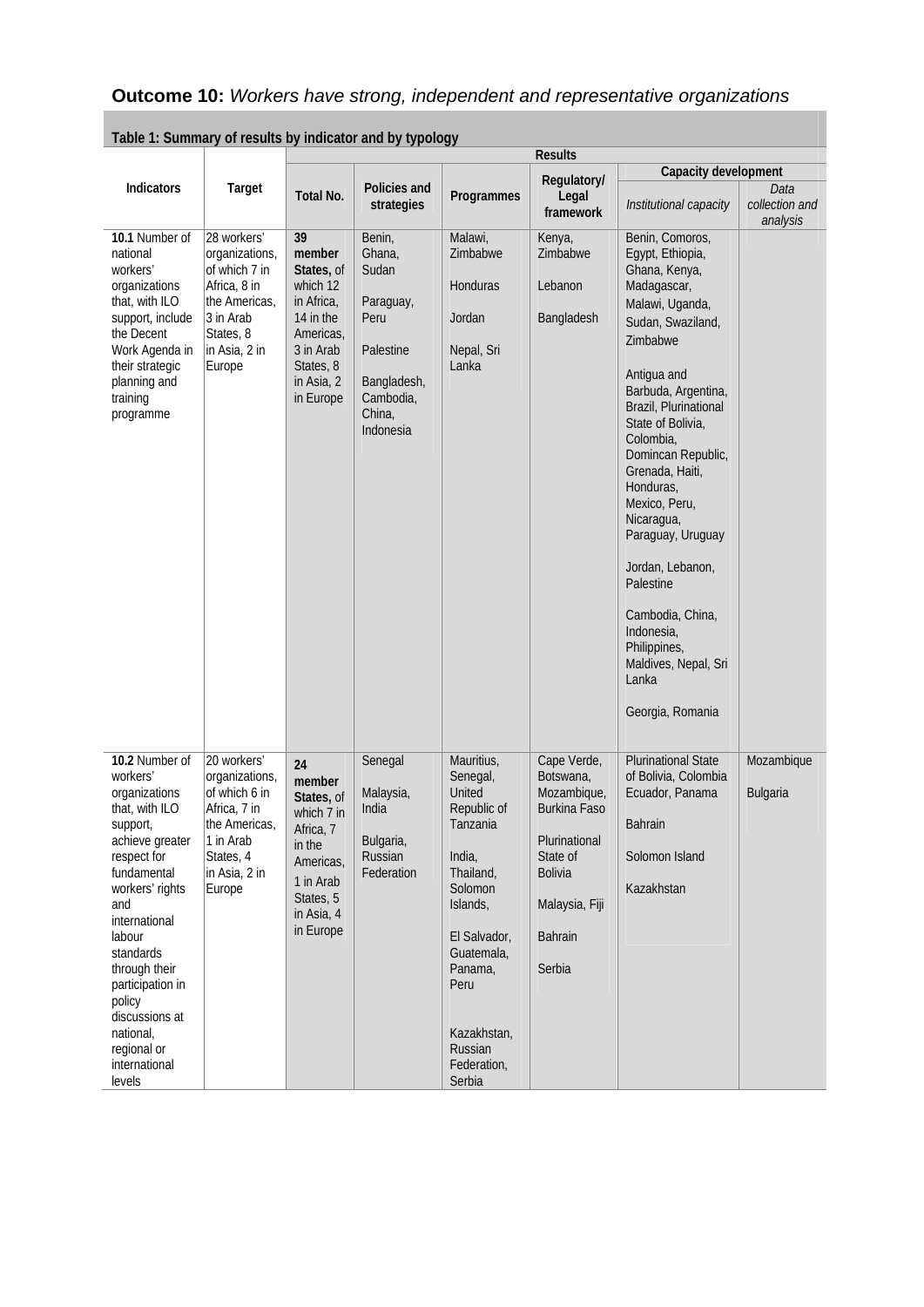|                  | Table 2: ILO results chain: Country examples                                                                                                                                                                                                                                                                                                                                                                                                                                                                                                                                                                                                                                                                                                                                                                                                                                                                                                                              |                                                                                                                                                                                                                                                                                                                                                                                                                                                                                                                                                                                                                                                                                                                                                                                                                                                                                                                                                                                                                                                                                                    |                                                                                                                                                     |
|------------------|---------------------------------------------------------------------------------------------------------------------------------------------------------------------------------------------------------------------------------------------------------------------------------------------------------------------------------------------------------------------------------------------------------------------------------------------------------------------------------------------------------------------------------------------------------------------------------------------------------------------------------------------------------------------------------------------------------------------------------------------------------------------------------------------------------------------------------------------------------------------------------------------------------------------------------------------------------------------------|----------------------------------------------------------------------------------------------------------------------------------------------------------------------------------------------------------------------------------------------------------------------------------------------------------------------------------------------------------------------------------------------------------------------------------------------------------------------------------------------------------------------------------------------------------------------------------------------------------------------------------------------------------------------------------------------------------------------------------------------------------------------------------------------------------------------------------------------------------------------------------------------------------------------------------------------------------------------------------------------------------------------------------------------------------------------------------------------------|-----------------------------------------------------------------------------------------------------------------------------------------------------|
| Country          | ILO contribution (outputs delivered by the<br>Office)                                                                                                                                                                                                                                                                                                                                                                                                                                                                                                                                                                                                                                                                                                                                                                                                                                                                                                                     | Results (action taken by the country)                                                                                                                                                                                                                                                                                                                                                                                                                                                                                                                                                                                                                                                                                                                                                                                                                                                                                                                                                                                                                                                              | Gender-<br>specific                                                                                                                                 |
| Myanmar          | Training, education, advice and guidance<br>$\bullet$<br>on the use of the ILO Supervisory<br>mechanism, including the use of the<br>provisions available within the GB and the<br>ILC on the campaign to make the Myanmar<br>government enact labour laws and eradicate<br>forced labour and<br>provide for the<br>establishment of unions and the right to<br>collective bargaining which had been denied<br>for the last 20 years.<br>Assistance to the Free Trade Unions of<br>$\bullet$<br>Myanmar (FTUM) in training of trade union<br>lawyers and trainers training on organizing.                                                                                                                                                                                                                                                                                                                                                                                 | The labour laws were enacted in 2012 which<br>allowed for the formation of unions. Since then<br>some 500 unions have been established which<br>include about 150 unions established by the FTUM<br>with support from the ILO ACTRAV. The officials of<br>the FTUM who had been in exile for the past 18<br>years returned to the country in 2012 and have<br>begun to assist with the organisation of unions and<br>collective bargaining.                                                                                                                                                                                                                                                                                                                                                                                                                                                                                                                                                                                                                                                        |                                                                                                                                                     |
| Argentina        | Capacitación, formación a distancia, creación de<br>equipos técnico-sindicales, redes sindicales-<br>intercentrales, asistencia técnica para la<br>participación activa en el desarrollo y promoción<br>de estrategias de extensión de la seguridad<br>social.                                                                                                                                                                                                                                                                                                                                                                                                                                                                                                                                                                                                                                                                                                            | Aprobación del Convenio 102 por el Senado<br>$\bullet$<br>y la Cámara de Diputados.<br>Se aprueba la asignación universal por hijo.<br>$\bullet$<br>Creación del equipo técnico sindical en la<br>$\bullet$<br>CTA, y fortalecimiento del equipo técnico<br>multidisciplinario de trabajo decente de la<br>CGT Argentina, ambos en su actuación para<br>la promoción del trabajo decente. Se<br>desarrollan talleres de formación donde<br>participan 100 dirigentes sindicales.<br>Promoción de la equidad de género en las<br>٠<br>mesas de diálogo social nacional.                                                                                                                                                                                                                                                                                                                                                                                                                                                                                                                             | Promoción de<br>la equidad de<br>género en el<br>tratamiento<br>que desde las<br>organizaciones<br>sindicales se<br>da a la<br>seguridad<br>social. |
| <b>Mauritius</b> | Capacity building workshop of unions in<br>Mauritius to map and assess the situation of<br>(Corporate Social Responsibility) CSR (Dec<br>2012). It included activities on Multinational<br>Enterprises (MNE) and CSR to develop technical<br>capacities and to play an effective role in tripartite<br>dialogue and other decision making processes at<br>company and national level in the area of freedom<br>of association and collective bargaining. The<br>workshop was shaped through a participatory<br>process where trade union representatives<br>discussed both the CSR policy in Mauritius as well<br>as national legislation and strengthening of labour<br>administration. The different chapters of the ILO<br>MNE Declaration as well as International Labour<br>standards were used by participants as checklist<br>for action towards MNEs and other companies,<br>interaction with government as well as definition of<br>common trade union platform. | Three working groups were established on<br>Industrial Relations and Collective Bargaining vs.<br>CSR:<br>Working and living conditions<br>$\bullet$<br>Employment<br>$\bullet$<br><b>Skills</b><br>The Groups issued recommendations towards<br>bipartite and tripartite action, in particular for the<br>upcoming tripartite activity on mainstreaming the<br>ILO MNE Declaration in national policy in<br>Mauritius. Areas that emerged as of new interest<br>were:<br>pay gap between sexes, including in MNEs<br>EPZs<br>other forms of discrimination<br>$\bullet$<br>minimum national wage<br>$\bullet$<br>formalization of national tripartite forum<br>$\bullet$<br>re-organization of sugar service providing<br>$\bullet$<br>institutions (six institutions merged into one,<br>redeployment, voluntary retirement scheme)<br>revision of 10 remuneration orders by<br>$\bullet$<br>December 2013<br>registration of "Conseil des syndicats"<br>$\bullet$<br>amendments of eight hour work for security<br>$\bullet$<br>guards (to be promulgated)<br>informal and precarious work<br>٠ | New interest in<br>work on pay<br>gap between<br>sexes.                                                                                             |

## **Lessons learned**

By bringing national unions together at regional meetings and subsequently national seminars to share experiences and understand the value and advantage of working together, union solidarity and establishing of common national action platforms has had positive effect in several countries. Union organizations have jointly negotiated on common issues with Government and employers' organizations, increasingly also through the DWCP, and influenced negotiations on international development agreements such as UNDAF. In India, eleven national trade union confederations have come together to negotiate with the government on ten important issues. This approach will be continued, particularly in countries with multiplicity of unions.

Increased capacity building, through training to trade union activists and union friendly lawyers on the understanding of International Labour Standards and how ILO supervisory mechanism jurisprudence can be used in national courts, has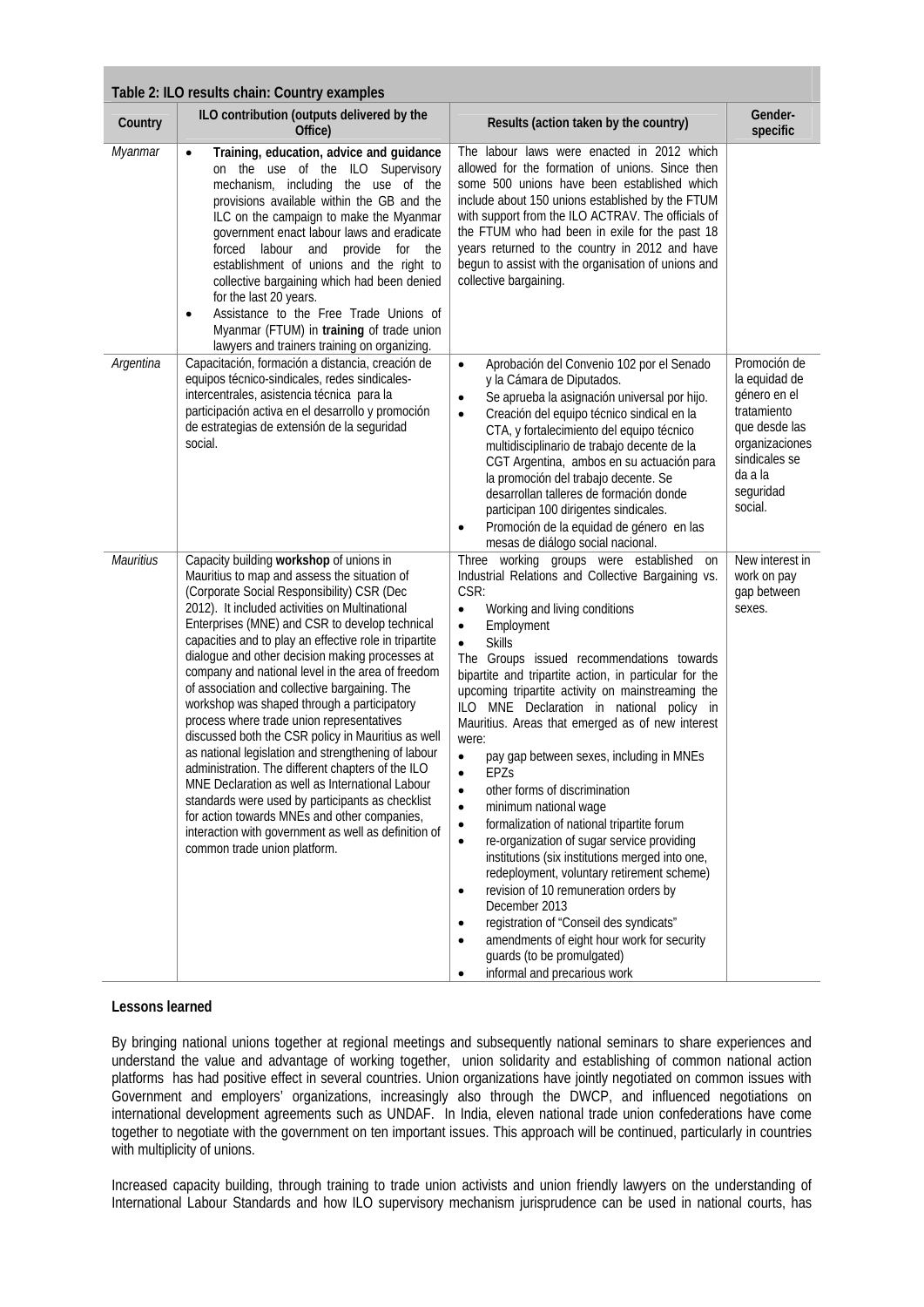proven positive for national trade unions Trade union organizations and union lawyers have used labour standards to organize, engage in collective bargaining, campaign for revision of labour laws and ratification of ILO Conventions and use the ILO supervisory mechanism to protect and promote trade union rights. As a number of countries have still not ratified core labour standards, more focus on this is needed.

Backed up with studies and research, another successful area of capacity building has been understanding the establishment and negotiations on minimum wage bargaining. In countries including Cambodia, China, Malaysia, Cape Verde, and Palestine unions have developed strategies and policies in this area and have been able to influence national policies and strengthened negotiation capacity, and in some cases increased minimum wage.

| Table 3: Summary of most significant outputs by typology <sup>1</sup> |                                                                                                                                                                                                                                                                                                                                                                                                                                                                                                                                                                                                                                                                                                                                                                                                                                                                                                                                                                                                                                                                                                                                                                                                                                                                                                                                                                                                                                                                                                                                                                                                                                                                                                                                                                                                                                                                                                                                                                                                                                                                                |  |  |  |
|-----------------------------------------------------------------------|--------------------------------------------------------------------------------------------------------------------------------------------------------------------------------------------------------------------------------------------------------------------------------------------------------------------------------------------------------------------------------------------------------------------------------------------------------------------------------------------------------------------------------------------------------------------------------------------------------------------------------------------------------------------------------------------------------------------------------------------------------------------------------------------------------------------------------------------------------------------------------------------------------------------------------------------------------------------------------------------------------------------------------------------------------------------------------------------------------------------------------------------------------------------------------------------------------------------------------------------------------------------------------------------------------------------------------------------------------------------------------------------------------------------------------------------------------------------------------------------------------------------------------------------------------------------------------------------------------------------------------------------------------------------------------------------------------------------------------------------------------------------------------------------------------------------------------------------------------------------------------------------------------------------------------------------------------------------------------------------------------------------------------------------------------------------------------|--|--|--|
| Knowledge generation<br>and dissemination                             | • The Global Labour University (GLU): Master Programmes and short term postgraduate programmes<br>(ENGAGE) for trade unionists on Labour and Globalisation, delivered in Brazil, Germany, India, South<br>Africa. It is an institutionalized cooperation between partner universities, national and international trade<br>union organizations and the ILO, offering a one world study and research environment to promote social<br>justice and decent work. In an external evaluation of the 430 GLU Alumni (2004-2012) 83% stated that<br>their analytical capacities had been enhanced after the program and 87% said that they are now more<br>confident to contribute to discussions and projects of a political or international nature.<br>• The Global Labour Column (GLC): A weekly online publication with more than 3000 subscribers and<br>more than 160.000 visits (for the biennium) on its website. It publishes analytical articles of academic<br>scholars, ILO and trade union experts on global labour issues. It provides a global forum for critical<br>analysis and debate and plays an important role in strengthening the role and the visibility of opinions and<br>views from the global south in the international debate. In this biennium the column gave priority to the<br>debate on progressive responses to the global economic crisis with particular focus on macroeconomics,<br>wages, social security policies and trade union policy campaigns and initiatives.<br>· Equipos sindicales a nivel regional, subregional y nacional, estudios, materiales didácticos y<br>programa de capacitación regional sobre seguridad social y la iniciativa de los pisos de<br>protección social. La OIT, con el Centro de Turín, realizaron actividades subregionales y regionales de<br>formación presencial y a distancia que permitieron el desarrollo de capacidades, con 62 dirigentes de 10<br>países, para la participación articulada del movimiento sindical de Las Américas sobre la iniciativa del<br>piso de protección social (R202). |  |  |  |
| Policy advice and                                                     | • Advisory services on workers' priorities and activities provided to more than 150 member States, with                                                                                                                                                                                                                                                                                                                                                                                                                                                                                                                                                                                                                                                                                                                                                                                                                                                                                                                                                                                                                                                                                                                                                                                                                                                                                                                                                                                                                                                                                                                                                                                                                                                                                                                                                                                                                                                                                                                                                                        |  |  |  |
| technical services                                                    | direct beneficiaries totalling more than 550 institutions (national, regional and international) among<br>workers' organizations.<br>• Policy advice and technical support for the inauguration of the Trade Union Congress of Swaziland<br>(TUCOSWA) in March 2012, by the merger of two national trade union centres and the national teachers<br>union, and the adoption of resolutions that guided the development of its strategic plan in May 2012.<br>TUCOSWA was established as a federation of trade unions in Swaziland at its inaugural congress, 11-14<br>March 2012. The federation was a merger of the Swaziland Federation of Trade Unions (SFTU) and the<br>Swaziland Federation of Labour (SFL) to form TUCOSWA and was joined by the Swaziland National<br>Association of Teachers (SNAT). The merger process began in 2008.<br>• Policy advice and technical support by ACTRAV to the Kenya Police Union in their efforts to register<br>their union. Linkages with unions in South Africa and Norway provided examples on the operations of<br>police unions in those countries, as well as tripartite discussions. After a long protracted Court process,<br>based on an application filed by four retired police officers against the registrar of trade unions, a ruling<br>was delivered on the 14 June 2013 by the Industrial Court paving the way for the registration of the<br>Kenya Police Union. The Labour Relations Act, that initially barred police officers from forming or joining a<br>trade union, was ruled to be inconsistent with Articles 24 and 41 of the Constitution.                                                                                                                                                                                                                                                                                                                                                                                                                                                             |  |  |  |
| Capacity building                                                     | • Training for more than 120 trade union friendly lawyers on the use of International Labour Standards<br>(ILS) before national courts, with focus on freedom of association. Delivered in Latin America, Asia and<br>Africa in collaboration with the International Trade Union Confederation (ITUC) and the International<br>Training Centre in Turin (the Turin Centre). Lawyers shared experiences on how to use international<br>labour standards and the recommendations of the ILO supervisory bodies to support their submissions<br>before national judges. The Compendium of Court Decisions prepared by the Turin Centre, containing<br>judgments from more than 50 countries where judges have used international law to solve the cases, was<br>used in the training.<br>• Capacity building programme on trade union responses to the crisis through cooperatives. The<br>programme includes a survey on relationships between trade unions and cooperatives with over 170<br>responses from trade union federations; an IJLR seminar and publication on relationships between trade<br>unions and worker/producer cooperatives. A pilot training session was organized in Athens (Greece) on<br>trade union response to economic restructuring through conversion into worker cooperatives. An example<br>of such a conversion is Casino Rio in Patras where workers (through the union) bought 20% of the stakes<br>of the company (by creating a cooperative) allowing its survival. The capacity building programme has<br>proven useful for trade unionists and organizers in a sector where information on trade union organizing<br>and on ILO standards were lacking.                                                                                                                                                                                                                                                                                                                                                                                    |  |  |  |

 $1$  Many of the outputs could have been mentioned under several categories in this typology, but in order not to repeat outputs they have been categorized in only one.